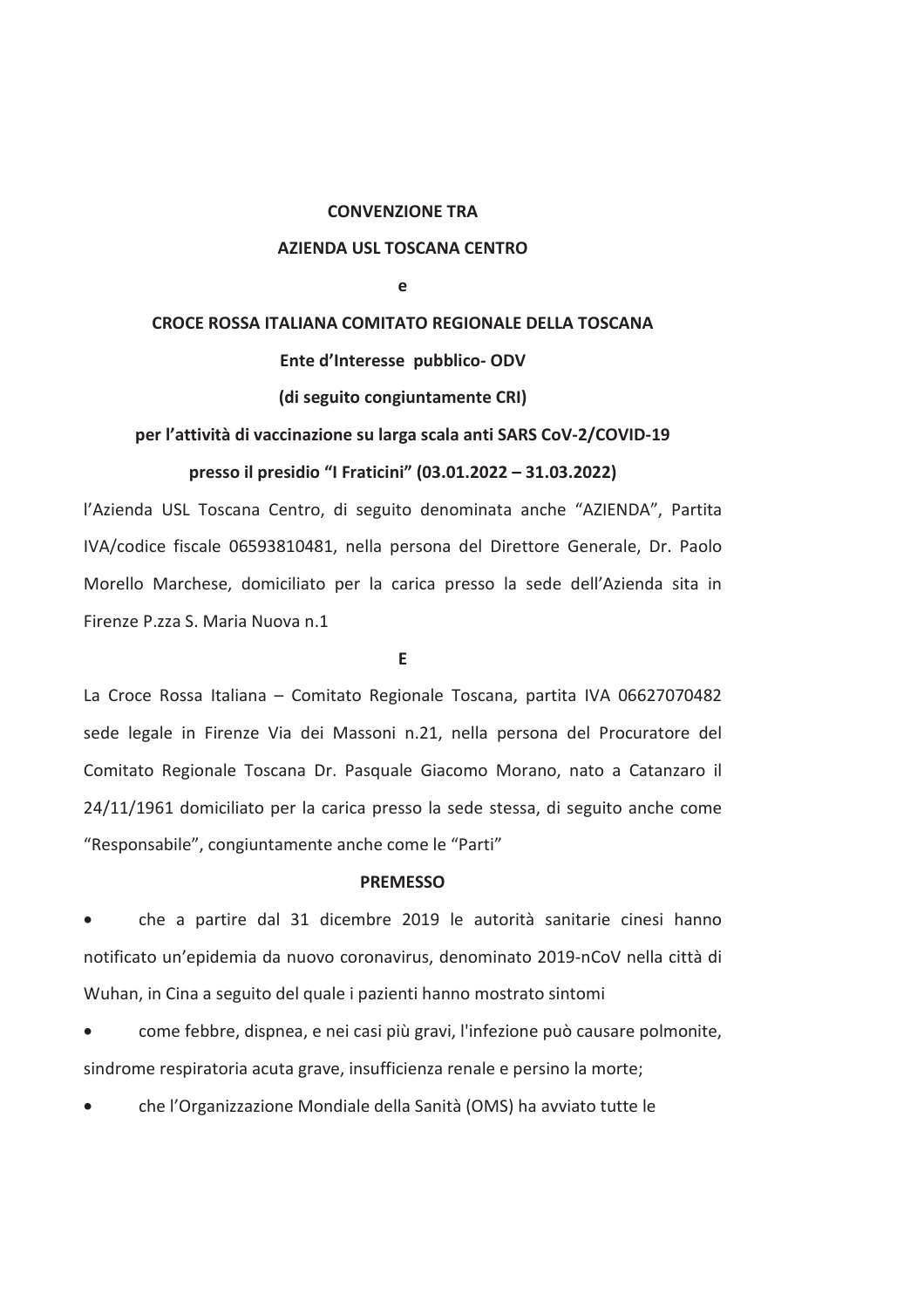procedure previste dai regolamenti sanitari internazionali, ivi compreso l'aggiornamento repentino e continuo delle nuove informazioni disponibili, dichiarando in data 11 marzo 2020 il focolajo internazionale di infezione da nuovo coronavirus SARS-CoV-2 una pandemia:

che il Consiglio dei ministri con delibera del 31 gennaio 2020 ha dichiarato, per sei mesi, lo stato di emergenza sul territorio nazionale relativo al rischio sanitario connesso all'insorgenza di patologie derivanti da agenti virali trasmissibili. adottando con una serie di decreti legge, decreti del Presidente del Consiglio dei Ministri, ordinanze contingibili e ogni altro strumento di decretazione di urgenza una serie di misure finalizzate a contrastare e contenere il diffondersi del virus COVID-19 sull'intero territorio nazionale;

che con delibera del Consiglio dei Ministri del 29 luglio 2020 a cui ha fatto seguito il d.l. 30 luglio 2020, n. 83 "Misure urgenti connesse con la scadenza della dichiarazione di emergenza epidemiologica da Covid-19 deliberata il 31 gennaio 2020" lo stato di emergenza è stato formalmente prorogato al 15 ottobre 2020, successivamente prorogato al 31 gennaio 2021 con D.L. 7 ottobre 2020, n. 125; e successivamente iterato la delibera del Consiglio dei ministri del 13 gennaio 2021 fino al 30 aprile 2021 poi prorogato al 31 luglio 2021 con D.L. n. 52/2021; con il D.L. n. 105 del 23 luglio 2021 lo stato di emergenza è stato prorogato al 31 dicembre 2021 ed infine sino al 31.03.2022 con Decreto Legge 24 dicembre 2021, n. 221;

che, parallelamente all'attività di prevenzione del contagio svolta a livello territoriale attraverso i tamponi e le altre forme autorizzate di test e screening, le principali case farmaceutiche mondiali hanno avviato studi e sperimentazioni per realizzare, nel minor tempo possibile, il vaccino contro il Covid-19 e di contrastare così in maniera definitiva la diffusione del virus SARS-CoV-2;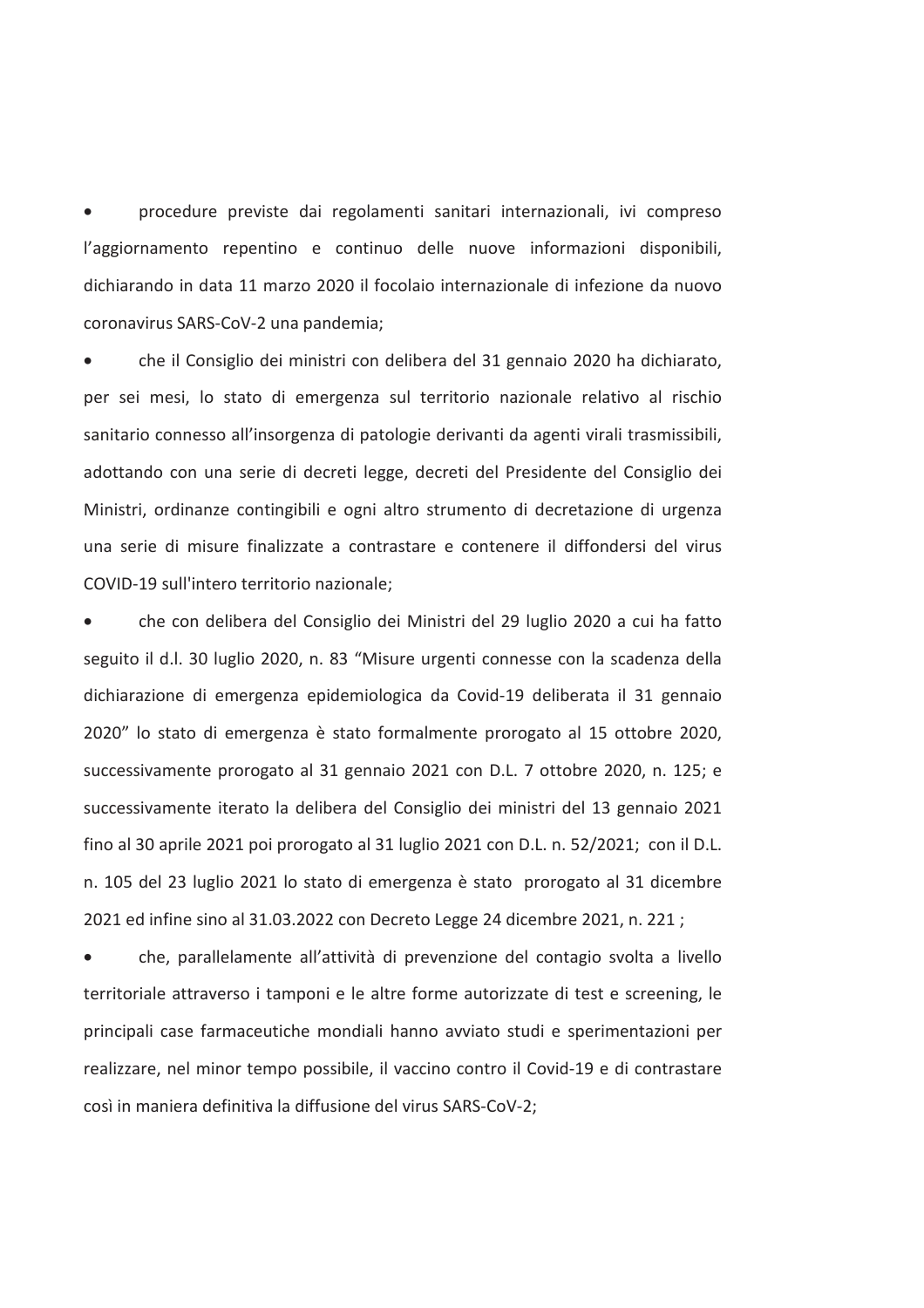che, il Governo Italiano e, nella specie, il Ministero della Salute, di concerto con la Presidenza del Consiglio dei Ministri, l'Agenas, l'AIFA e l'Istituto superiore di sanità, ha approvato il piano nazionale di vaccinazione per il Covid-19 cd. "Piano strategico – Elementi di preparazione e di implementazione della strategia vaccinale", da attuarsi a far data dal 27 dicembre 2020. Il piano è articolato in più fasi, coinvolgenti dapprima il personale sanitario e gli anziani più fragili, poi i cittadini più vulnerabili e successivamente tutti gli altri:

che il Decreto Legislativo 28 settembre 2012, n. 178 recante "Riorganizzazione dell'Associazione italiana della Croce Rossa (C.R.I.), a norma dell'articolo 2 della legge 4 novembre 2010, n. 183" ha attribuito all'Associazione della Croce Rossa Italiana, associazione privata di interesse pubblico, posta sotto l'alto patronato del Presidente della Repubblica, l'esercizio delle seguenti attività d'interesse pubblico in ausiliarietà ai pubblici poteri, tra cui:

i. organizzare una rete di volontariato sempre attiva per assicurare allo Stato Italiano l'applicazione, per quanto di competenza, delle Convenzioni e protocolli, delle risoluzioni internazionali, nonché il supporto di attività ricomprese nel servizio nazionale di protezione civile;

ii. di pace e in conformità a quanto previsto dalle vigenti convenzioni e risoluzioni internazionali, servizi di assistenza sociale e di soccorso sanitario in favore di popolazioni, anche straniere, in occasione di calamità e di situazioni di emergenza, di rilievo locale, regionale, nazionale e internazionale;

iii. svolgere attività umanitarie presso i centri per l'identificazione e l'espulsione di immigrati stranieri, nonché gestire i predetti centri e quelli per l'accoglienza degli immigrati ed in particolare dei richiedenti asilo;

iv. svolgere in tempo di conflitto armato il servizio di ricerca e di assistenza dei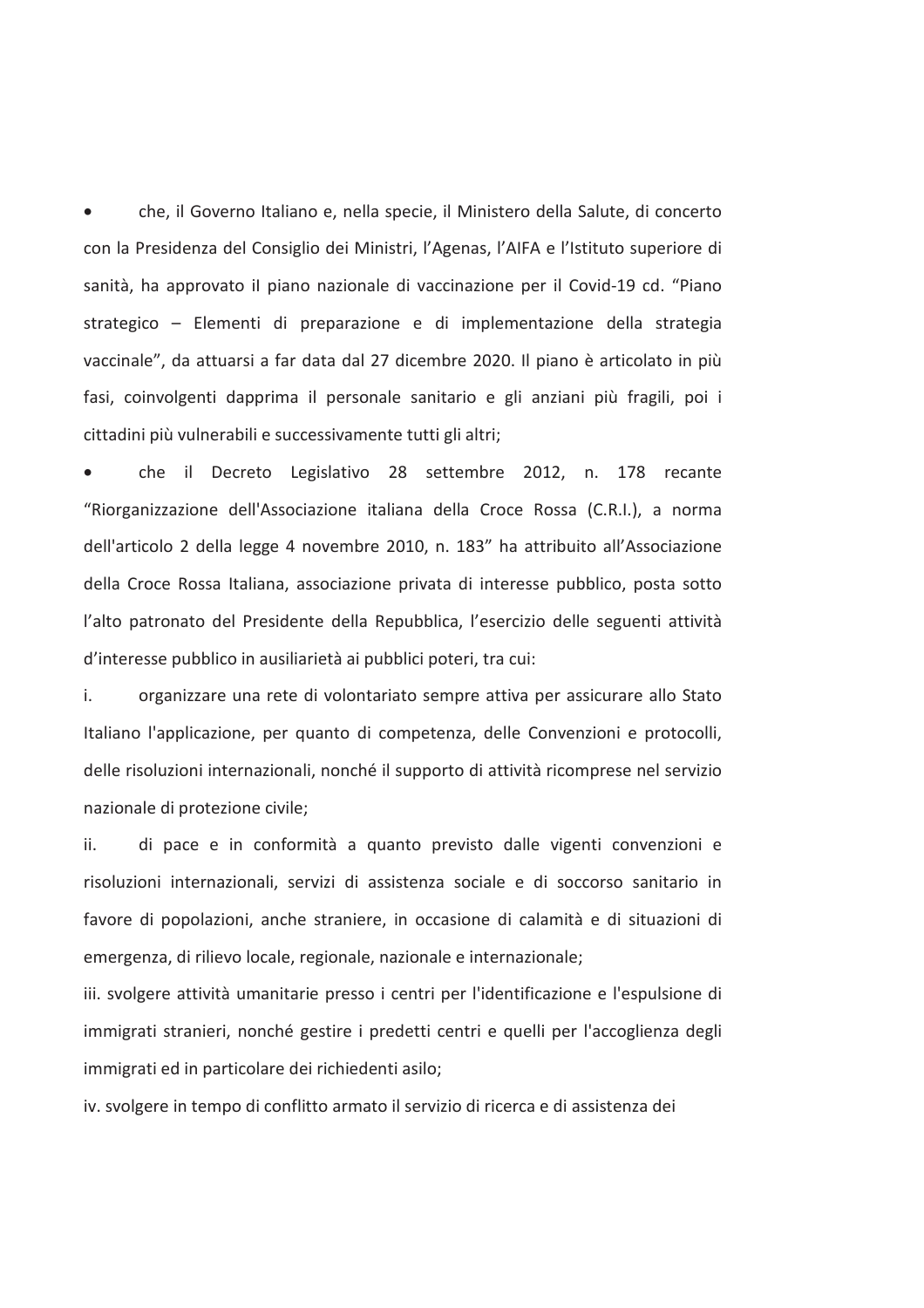prigionieri di guerra, degli internati, dei dispersi, dei profughi, dei deportati e rifugiati e, in tempo di pace, il servizio di ricerca delle persone scomparse in ausilio alle forze dell'ordine:

v. svolgere attività ausiliaria dei pubblici poteri, in Italia e all'estero, sentito il Ministro degli affari esteri, secondo le regole determinate dal Movimento;

vi. agire quale struttura operativa del servizio nazionale di protezione civile ai sensi del Codice del Protezione Civile (D.lgs. 1/2018):

che il medesimo decreto legislativo 28 settembre 2012, n. 178 prevede che per lo svolgimento delle attività d'interesse pubblico di cui all'art. 1, comma 4, le pubbliche amministrazioni di cui all'articolo 1, comma 2, del decreto legislativo 30 marzo 2001, n. 165 stipulino convenzioni prioritariamente con l'Associazione;

che l'Associazione della Croce Rossa Italiana ha svolto, sin dal primo momento, un ruolo fondamentale nell'attività di contrasto al virus, impiegando il suo personale, dipendente e volontario, a supporto della Protezione civile, del Ministero della Salute, del Ministero dell'Interno e di tutti gli altri pubblici poteri coinvolti, a vario titolo, nella gestione dell'emergenza;

che, tra l'altro, l'Associazione della Croce Rossa Italiana ha stipulato in data 8 gennaio 2020 (successivamente implementata) con il Ministero della Salute -Direzione Generale della Prevenzione Sanitaria una convenzione ai sensi dell'art. 1, comma 6, del d.lgs. n. 178/2012, tuttora in auge, finalizzata all'implementazione di un sistema di sorveglianza sanitaria e di allerta nei punti di ingresso internazionali, anche mediante il controllo della temperatura corporea dei passeggeri con termoscanner.

## **CONSIDERATO**

che, come previsto dal Piano nazionale di vaccinazione per il Covid-19,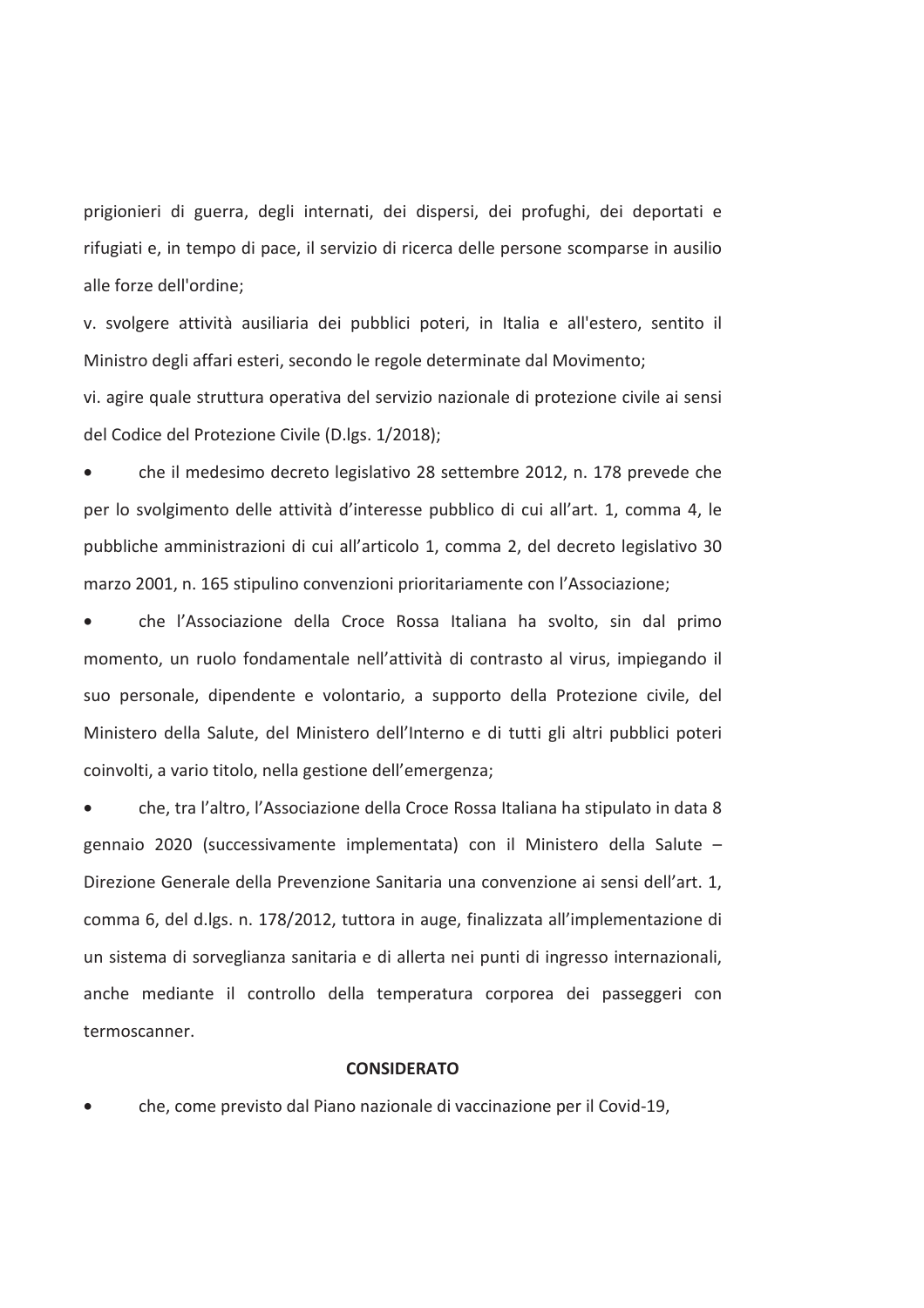secondo l'aggiornamento del 12 dicembre 2020, con l'aumentare della disponibilità dei vaccini, è previsto l'avvio di campagne su larga scala per la popolazione presso centri vaccinali organizzati ad hoc;

che, per effetto dell'avvio e dell'implementazione della campagna vaccinale. si rende necessario potenziare le misure di contrasto alla diffusione epidemiologica da Covid-19, continuando ad avvalersi dell'ausilio della C.R.I. per la somministrazione su larga scala del vaccino anti SARS CoV-2/COVID-19.

# TUTTO CIO' PREMESSO E CONSIDERATO SI CONVIENE E SI STIPULA

## **OUANTO SEGUE**

#### Articolo 1 - Oggetto

La presente convenzione, sottoscritta ai sensi l'articolo 1, comma 6, del decreto legislativo 28 settembre 2012, n. 178, è finalizzata alla realizzazione dell'attività di vaccinazione su larga scala anti SARS CoV-2/COVID-19, avvalendosi di apposito presidio del Comitato Regionale Toscana della Croce Rossa Italiana (da ora C.R.I.) presso Il Presidio " I Fraticini ".

#### Articolo 2 – Servizio ed impegni delle parti

1. Con la sottoscrizione della presente, la C.R.I. si impegna ad assicurare i servizi di somministrazione su larga scala del vaccino anti SARS CoV-2/COVID-19, garantendo un numero variabile di postazioni dislocate in area adibita presso il Presidio I Fraticini.

2. Il servizio di cui al comma 1 sarà assicurato dalla C.R.I. attraverso la realizzazione di un numero di postazioni adeguato (fino ad un massimo di 32), in funzione del numero di vaccinazioni da realizzare sulla base delle richieste dell'Azienda USL TOSCANA CENTRO. Tali postazioni sono composte da personale sanitario (medico, infermieristico) e socio-sanitario, nonché personale per le attività tecnico - sanitarie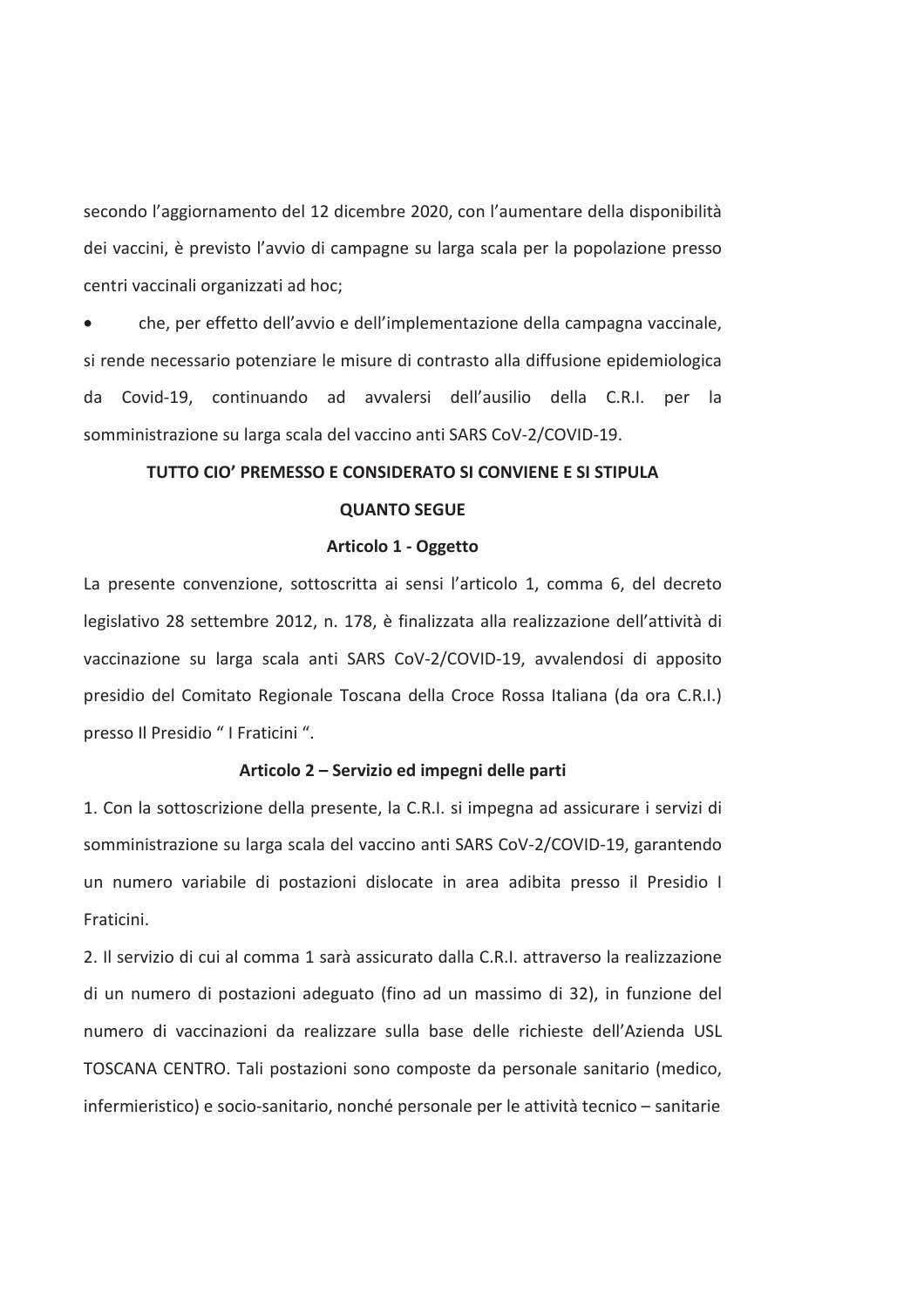amministrative (registrazione, reportistica, osservazione successiva alla e somministrazione, fatturazione e rendicontazione) con idoneo profilo professionale e adeguatamente formato per le attività oggetto della convenzione. Ciascuna linea vaccinale garantirà la somministrazione di n. 12 vaccini ora (adulti). Tutta la struttura sarà sotto la responsabilità del Direttore Sanitario della Croce Rossa Italiana. La C.R.I. garantisce i collegamenti relativi alle utenze elettriche, idriche, telefoniche (rete internet) ed impianti idrotermosanitari sostenendone i relativi costi. Il personale della CRI impegnato nel servizio si atterrà nell'esecuzione del vaccino alle procedure dell'Azienda USL Toscana Centro e sarà dotato dei necessari DPI la cui fornitura compete alla Croce Rossa.

3. La copertura del servizio di cui al comma 1 viene assicurata per ciascuna postazione in modo continuativo su 12 ore, su tutti i giorni della settimana dalle ore 08:00 alle ore 20:00.

4. Il numero di postazioni e le modalità di erogazione del servizio di cui al comma 1 varieranno a seconda del numero di dosi di vaccino disponibili e assegnate alla Regione Toscana, nonché della strategia del programma di vaccinazione anti-Covid 19 tracciato a livello nazionale e definito nel dettaglio a livello regionale ed attuato dall'Azienda USL TOSCANA CENTRO.

5. La variazione delle postazioni e di orario, sia in aumento che in diminuzione, dovrà essere comunicata dall'Azienda USL TOSCANA CENTRO alla C.R.I. con un preavviso di almeno 72 ore.

6. La C.R.I. si impegna a garantire la somministrazione del consenso informato e trasferire la relativa documentazione all'Azienda USL TOSCANA CENTRO in modalità da definire tra le parti.

7. La C.R.I. si impegna altresì a garantire la fornitura del materiale di consumo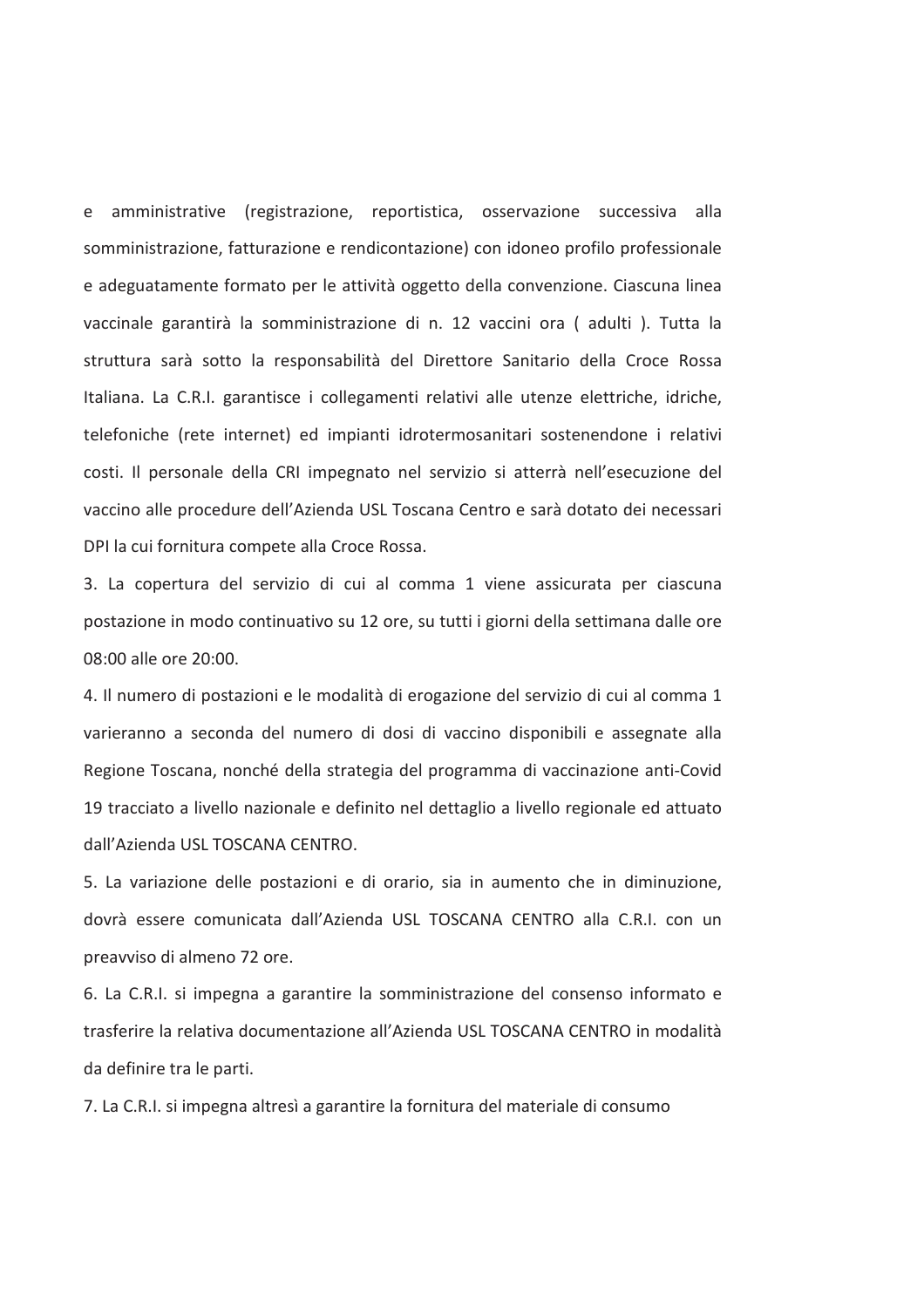sanitario e non, dei dispositivi di protezione individuale e la pulizia e sanificazione degli spazi adibiti a centri vaccinali e relative pertinenze, nonché al ritiro dei rifiuti sanitari potenzialmente infetti (R.O.T.).

8. L'Azienda USL TOSCANA CENTRO, garantisce la fornitura dei kit vaccinali per la somministrazione del vaccino anti SARS CoV-2/COVID-19. L'Azienda USL TOSCANA CENTRO garantisce la consegna dei kit vaccinali presso la struttura 30 minuti prima dell'inizio delle vaccinazioni e il ritiro dei vaccini residui, insieme ai flaconi di vaccino vuoti, entro 30 minuti dopo la chiusura delle vaccinazioni o dalla chiamata del referente del presidio.

9. L'Azienda USL TOSCANA CENTRO assicura attraverso la sua taskforce vaccinale il supporto tecnico per la profilazione del personale sanitario e amministrativo all'interno del sistema informativo SISPC e l'aiuto nella gestione di eventuali criticità nell'utilizzo dello stesso. Il referente di contatto per la taskforce sarà Il Dottor Renzo Berti, Direttore del Dipartimento della Prevenzione. L'Azienda USL TOSCANA CENTRO garantisce il servizio di prenotazione e il monitoraggio delle liste, comunicando a C.R.I. i relativi carichi di lavoro.

10. La C.R.I. si rende disponibile a fornire l'ambulanza attrezzata H12 attraverso attivazione di apposito stand-by. Tale opzione potrà essere attivata ad insindacabile giudizio dell'Azienda USL Toscana Centro.

#### Articolo 3 - Referenti

Le parti identificano, quali responsabili delle attività del presente addendum, i professionisti di seguito indicati:

1. per la C.R.I., il Direttore Regionale, Dottor Pasquale Morano che assicurerà il collegamento operativo con la USL Centro anche attraverso l'individuazione di un proprio delegato (Dott.ssa Marika Macchi);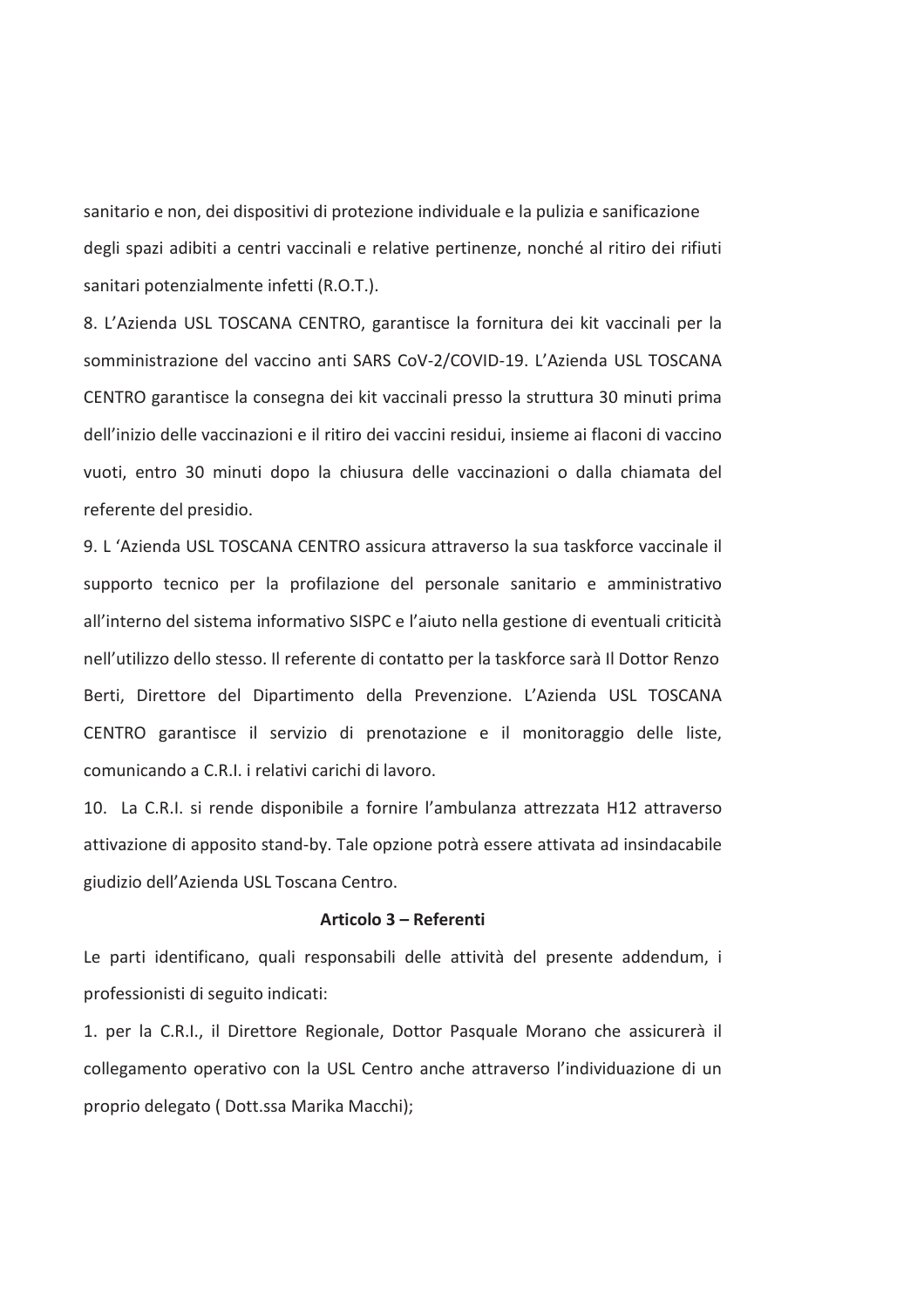2. per l'Azienda USL TOSCANA CENTRO il Direttore della Società della Salute Firenze, Dott. Marco Nerattini che assicurerà il collegamento operativo con la C.R.I.

#### Articolo 4 – Costi e penali

1. Il corrispettivo che l'Azienda USL TOSCANA CENTRO corrisponderà alla C.R.I. per l'erogazione del servizio Ammonta a: € 6,16 a somministrazione.

2. La USL Toscana Centro riconoscerà alla CRI gli importi relativi al numero di somministrazioni effettuate.

3. L'80% del corrispettivo, calcolato sul numero di somministrazioni effettuate così come risultante dal sistema di verifica della Azienda USL (cruscotto), verrà pagato mensilmente entro 30 giorni decorrenti dalla data di ricezione della fattura elettronica da parte della S.O.C. Fornitori dell'Azienda USL e dovrà riportare il numero dell'ordine - NSO - che l'Azienda è tenuta a comunicare. La USL Toscana Centro liquiderà a C.R.I. il corrispettivo restante dovuto sulla base dei riscontri effettuati da USL Toscana Centro entro 30 giorni dalla data di ricezione, da parte della S.O.C. Fornitori dell'Azienda USL, della fattura elettronica da emettersi secondo le modalità sopra indicate. Il termine di decorrenza è interrotto in caso di contestazione. Eventuali differenze negative/positive che dovessero emergere da tali riscontri rispetto al fatturato saranno oggetto di analisi condivisa tra C.R.I. e USL Toscana Centro con emissione, se necessario, di relativa nota di credito/ulteriore fattura da parte di C.R.I.

4. Qualora dovesse pervenire a C.R.I. una richiesta di aumento di somministrazioni) dopo 72 ore (es. 24/48 ore prima), la C.R.I. si potrà riservare di non garantire le somministrazioni.

5. La C.R.I. dichiara che le attività di cui al presente accordo non sono soggette ad I.V.A. ai sensi del D.P.R. n. 633 del 1972.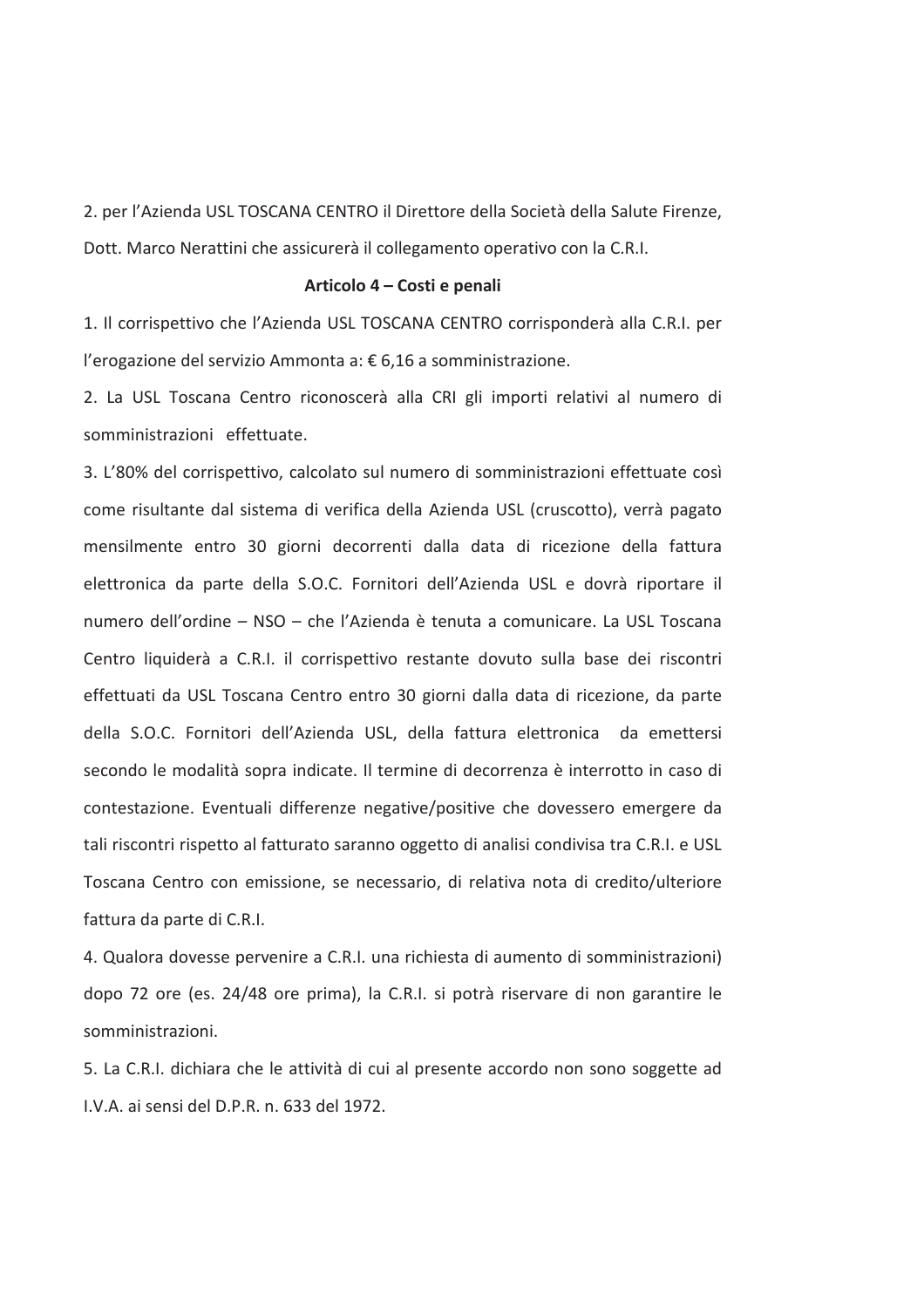6. Nel caso di riscontrate inadempienze, l'Azienda è tenuta a contestare per iscritto tramite PEC le inadempienze stesse; eventuali controdeduzioni della CRI dovranno pervenire all'Azienda entro e non oltre 4 giorni dal ricevimento delle contestazioni. In caso di non accoglimento delle controdeduzioni da parte dell'Azienda, il competente ufficio aziendale procede all'applicazione delle penalità commisurate al danno arrecato e graduate, in base alla gravità della violazione, da un minimo di € 400.00 ad un massimo di € 1.000.00. L'applicazione delle penali previste dal presente articolo non precludono il diritto dell'Azienda a richiedere il risarcimento degli eventuali danni derivanti dalla mancata o non conforme attività dovuta ai sensi della presente convenzione.

## Art. 5 - Tracciabilità dei flussi finanziari

In analogia a quanto previsto dall'art. 3 della L. 136/2010 e smi, la CRI è tenuta ad utilizzare un conto corrente bancario o postale, acceso presso Istituti Bancari o presso la Società Poste Italiane S.p.A., anche non in via esclusiva.

Ai sensi della determinazione dell'ex AVCP n.4/2011 tale attività non è soggetta agli obblighi di tracciabilità dei flussi finanziari.

## Art. 6 - Verifiche

La CRI riconosce all'Azienda il diritto di procedere in qualsiasi momento a verifiche sulla qualità, quantità, efficacia e congruità delle prestazioni erogate, ed alla idoneità dei locali e delle apparecchiature in uso presso la struttura adibita, ferma restando ogni altra competenza dell'Azienda in materia di Igiene delle strutture sanitarie e di Medicina del Lavoro.

#### Art. 7- Incompatibilità

La CRI dichiara con la sottoscrizione della convenzione, sotto la sua personale responsabilità, conscia delle sanzioni penali per dichiarazioni mendaci in atto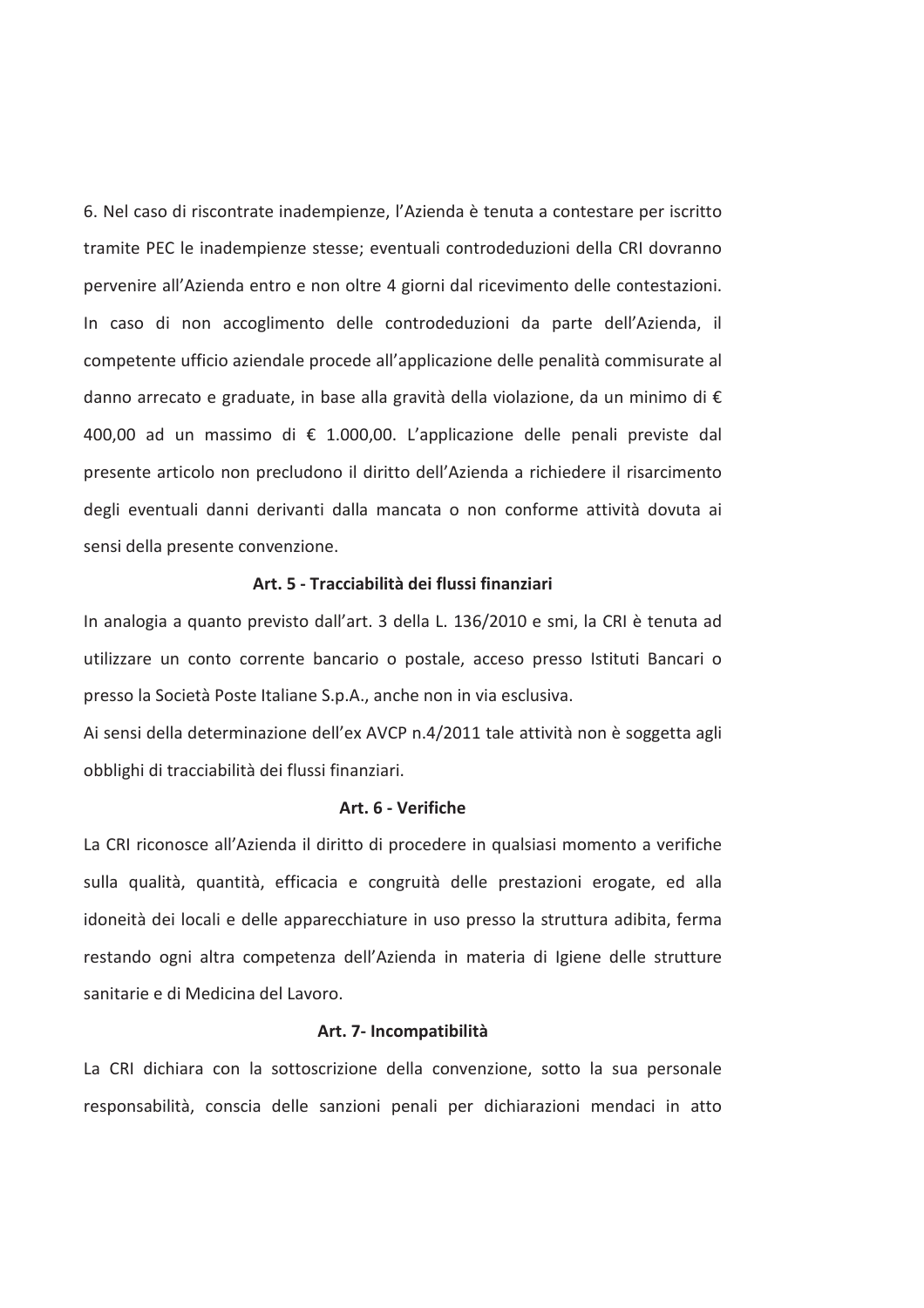pubblico, che non sussistono motivi di incompatibilità legati a interessi di qualunque natura con riferimento all'oggetto delle prestazioni affidate.

## Art. 8 - Tutela dell'utente

La CRI riconosce il diritto alla tutela dell'utente e le modalità per il suo esercizio di cui al regolamento di Pubblica Tutela dell'Azienda contraente, collabora con l'URP (Ufficio Relazioni con il Pubblico) e con la Commissione Mista Conciliativa nominata dal Direttore Generale dell'Azienda.

Gli operatori preposti al servizio sono tenuti all'osservanza della normativa regionale vigente per gli operatori dei servizi pubblici in materia di tutela dei diritti dell'utente nonché i principi contenuti nel codice di comportamento dell'Azienda adottato con deliberazione n. 1358 del 16.09.2016 e pubblicato sul sito aziendale alla voce "amministrazione-trasparente- disposizioni generali - atti generali".

## Art. 9 - Privacy

Il trattamento dei dati personali dovrà avvenire nel rispetto del Regolamento Europeo 2016/679 (RGPD), del D.Lgs. n.196/2003 e successive modifiche ed integrazioni, e della deliberazione del Direttore Generale n. 179 del 30.01.2019 visibile sul sito aziendale www.uslcentro.toscana.it alla voce "privacy".

Ai sensi di quanto indicato ai punti 4, 5 e 6 del dispositivo della sopra richiamata delibera 179/2019, è allegato al presente accordo contrattuale, quale sua parte integrante e sostanziale, l'"Atto di nomina a Responsabile del Trattamento Dati ai sensi dell'art. 28 del Regolamento UE 2016/679", allegato 1 al presente contratto. Il Referente trattamento dei dati competente provvederà, con le modalità di cui all'art. 24 dell'allegato A.1 al presente contratto, a impartire per iscritto eventuali ulteriori specifiche che dovessero risultare necessarie per il corretto svolgimento delle attività di trattamento dei dati e in considerazione dell'istituzione Gruppo di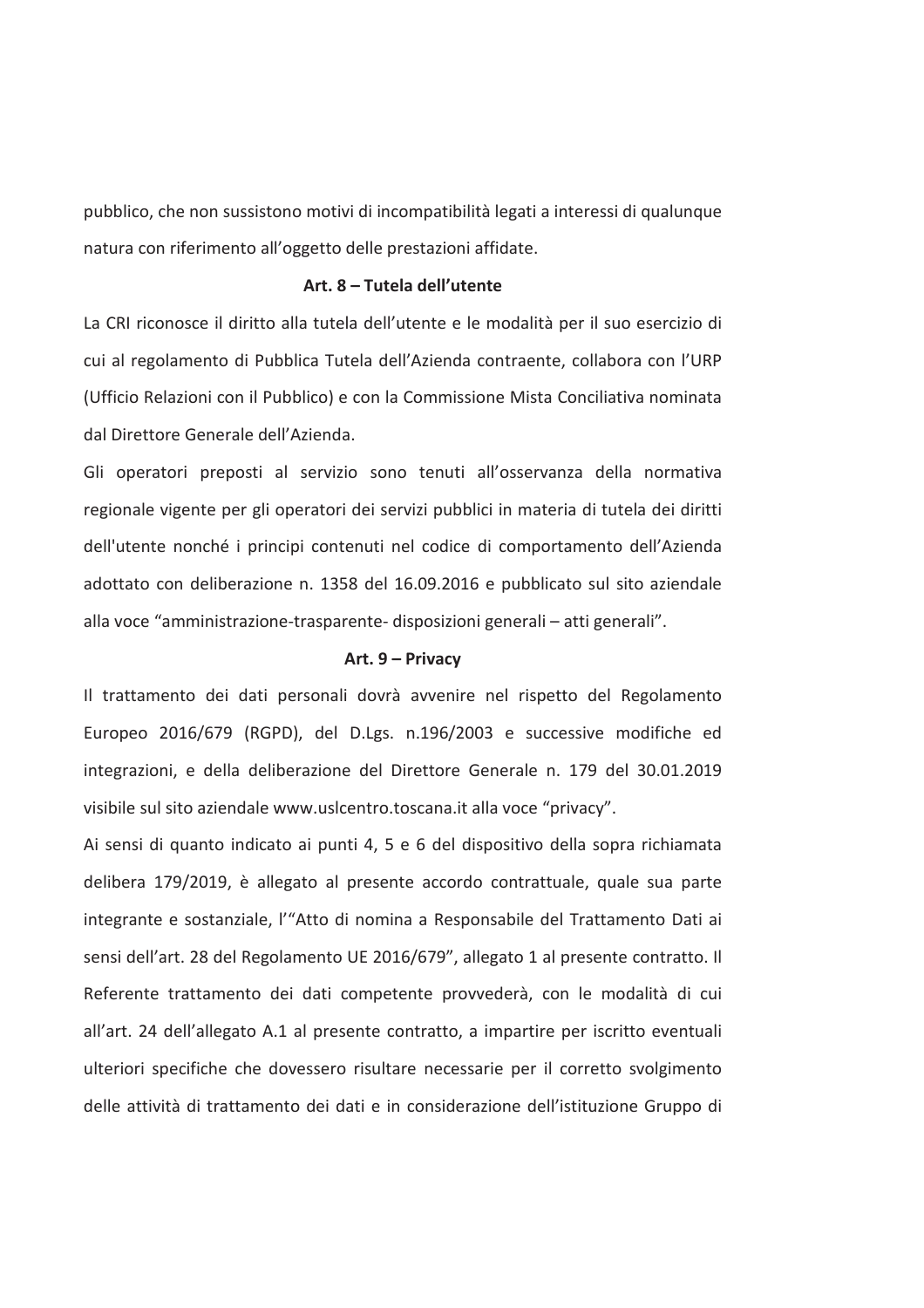Lavoro Protezione Dati (punto 8 del dispositivo della deliberazione del Direttore Generale n. 179/19).

#### Art. 10 - Coperture Assicurative

A copertura dei rischi inerenti l'attività svolta per conto dell'Azienda dalla CRI con mezzi, strumenti e personale propri, la CRI dichiara espressamente di essere in possesso della polizza assicurativa per la responsabilità civile verso terzi, con massimali adeguati, della polizza assicurativa a copertura del rischio incendio fabbricati, nonché della polizza infortuni in favore dei soggetti che usufruiscono delle prestazioni oggetto della presente convenzione, esonerando espressamente l'Azienda da qualsiasi responsabilità per danni o incidenti che dovessero verificarsi nell'espletamento della attività oggetto della convenzione.

La CRI potrà, in alternativa, disporre di altre forme assicurative previste espressamente dalla normativa vigente del settore, impegnandosi a darne dettagliata comunicazione all'Azienda.

#### Art. 11 - Adempimenti

La CRI si impegna ad adempiere a tutti gli obblighi derivanti dal D.Lgs. n. 81/2008 e s.m.i. in materia di tutela della salute e sicurezza dei lavoratori, anche relativamente alla gestione delle emergenze, alla prevenzione incendi e di primo soccorso, ad interventi di manutenzione strutturali, edili ed impiantistici, necessari per assicurare il mantenimento della sicurezza dei locali della struttura mobile.

## Art. 12 - Decorrenza e durata

La presente convenzione produce effetti dalla data del 03.01.2022 fino a 31.03.2022, salvo la possibilità di proroga per ulteriori tre mesi in relazione al perdurare dell'emergenza epidemiologica.

L'Azienda si riserva la facoltà di recedere dalla presente convenzione dando un